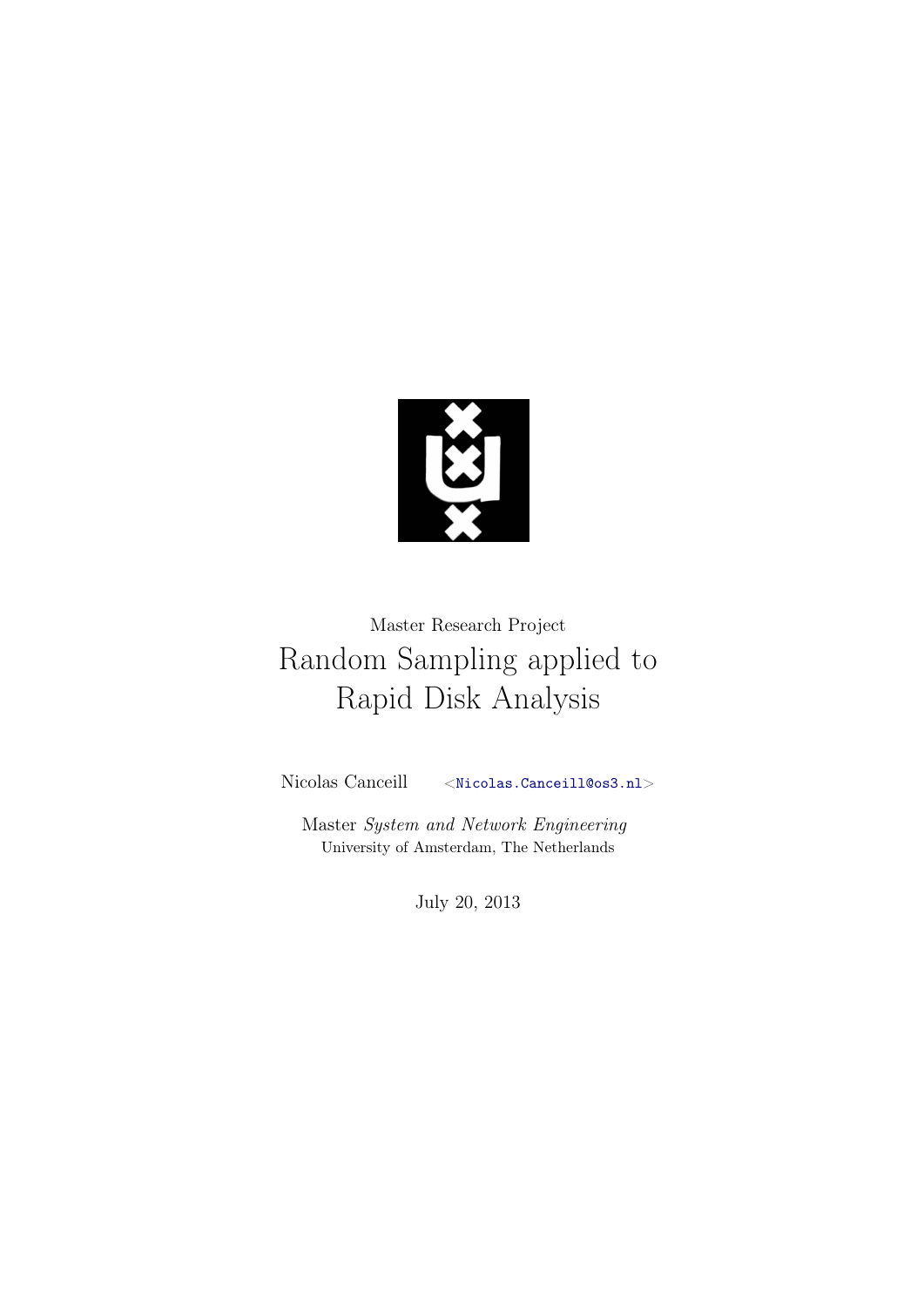#### Abstract

This document is a Research Project report for the Master education in System and Network Engineering at the University of Amsterdam, The Netherlands. The main focus of the study is on how random sampling can contribute to rapid forensics investigation of hard disk drives.

Forensically investigating several terabytes of data, bit per bit, requires large computing resources. Not only is it inherently long to extract all the data of a hard drive, but any automation tool aimed at parsing, organizing, and encoding all the data for human readability, also demands high amount of memory and computation capabilities.

The ever-increasing capacity of digital storage devices, along with new forensics and law-enforcement challenges, raise new concerns: time has become a critical investigation factor. This requires techniques of rapid analysis for digital storage devices, and also balances a trade-off between time and certainty.

This document presents a thorough modeling and evaluation of random sampling applied to data analysis on hard disk drives. The influence of most parameters in play are determined, based on general observations on modern digital storage mechanisms, and the precision and scalability of the technique are evaluated.

Instructor Prof. C. de Laat University of Amsterdam, The Netherlands

Supervisors Dr. E. van Eijk, Dr. Z. Geradts Netherlands Forensics Institute, The Hague, The Netherlands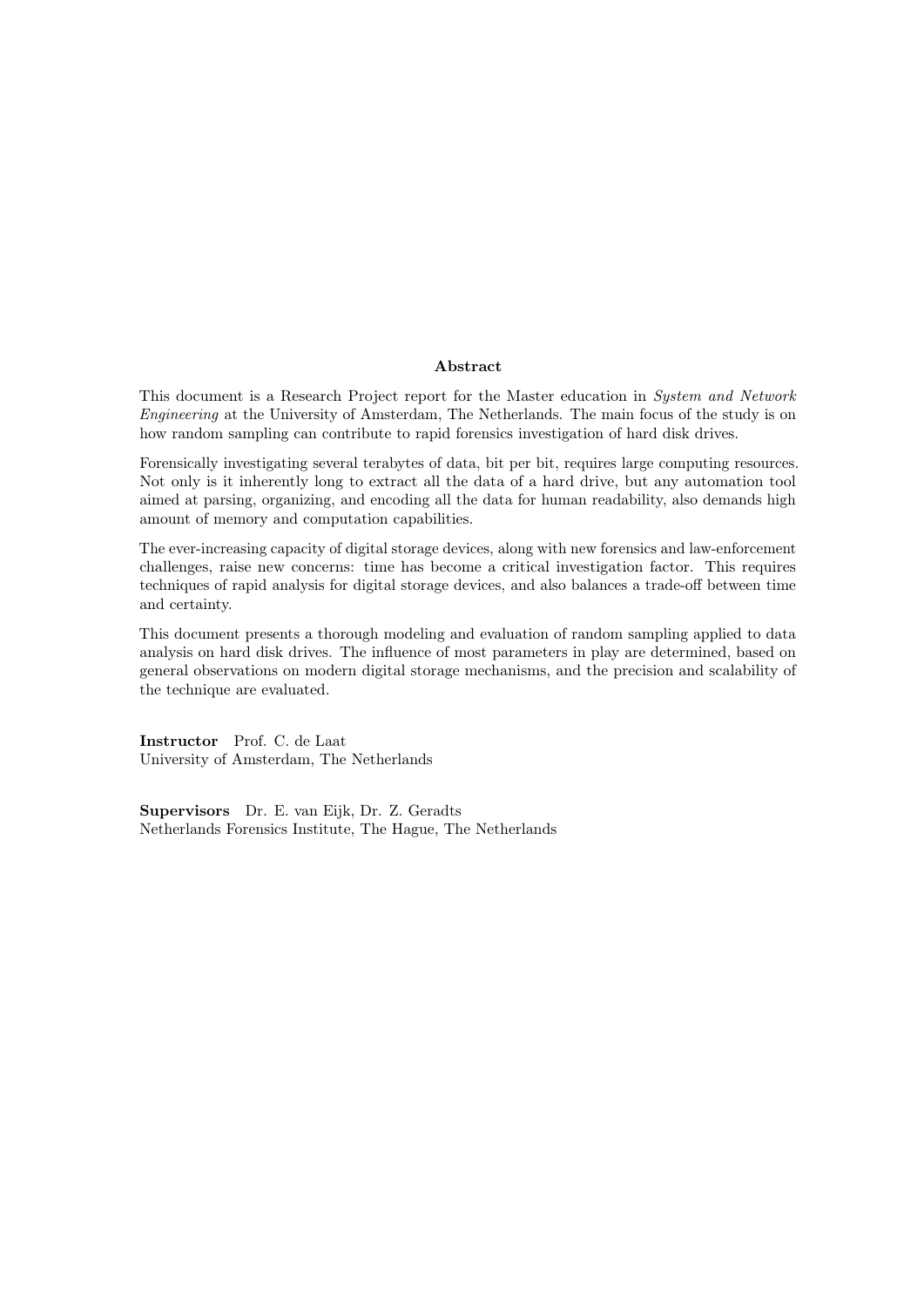# <span id="page-2-0"></span>Acknowledgements

I would like to thank my Instructor for this project, Prof. Cees de Laat, for his advice and concern. More generally, I am grateful to the entire team of the Master education in System and Network Engineering, from the University of Amsterdam, and particularly to Prof. Marcel Worring for his insight on the statistical aspect of the research.

I am also very thankful to the Nederlands Forensisch Instituut for offering me the opportunity of this Research Project. There I had the support of my Supervisors, Dr. Erwin van Eijk and Dr. Zeno Geradts, and I am very grateful for it: this work would not have been possible without them.

I would like to strongly thank Assoc. Prof. Simson Garfinkel, from the American Naval Postgraduate School. This research mostly based on his previous work in digital forensics; moreover, he kindly provided me with precious comments and enlightenments.

I would also like to thank James Taguchi, for accepting to share with me a draft on his Master's thesis, based on recommendation from S. Garfinkel. His work confirmed most of my results and goes even further, and his approach of the method helped me clarify and formalize my own study.

Finally, I would like to thank my classmates from the University of Amsterdam, for helping me review this report and offering their advice.

Nicolas Canceill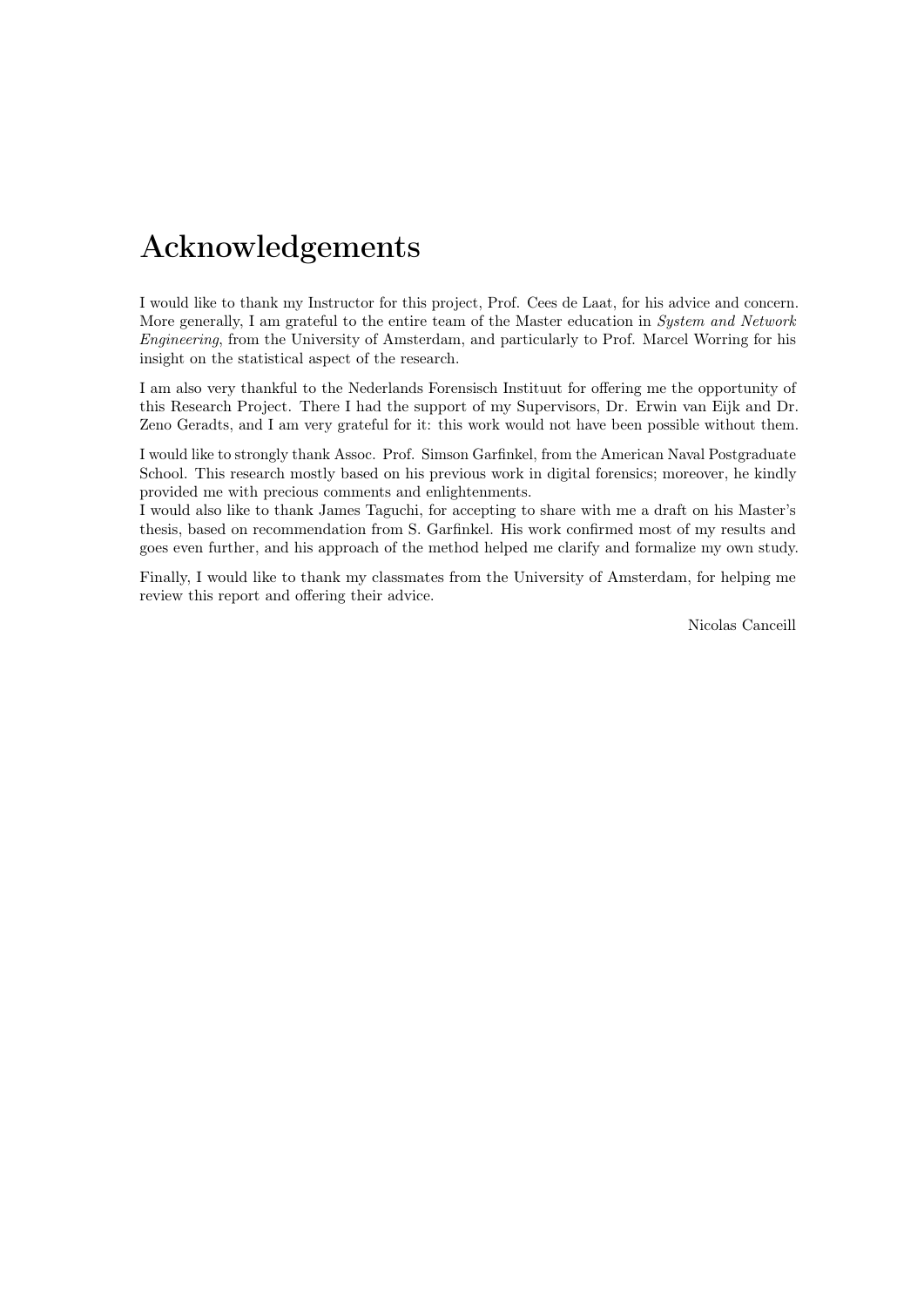# **Contents**

| Abstract |                                                                                                                                                                                                                                                                |                                                |  |  |  |  |  |
|----------|----------------------------------------------------------------------------------------------------------------------------------------------------------------------------------------------------------------------------------------------------------------|------------------------------------------------|--|--|--|--|--|
|          | Acknowledgements                                                                                                                                                                                                                                               | 3                                              |  |  |  |  |  |
|          | Main content                                                                                                                                                                                                                                                   | $\overline{5}$                                 |  |  |  |  |  |
| 1        | Introduction<br>$1.1\,$<br>1.2<br>1.3                                                                                                                                                                                                                          | 5<br>6<br>6<br>7                               |  |  |  |  |  |
| $\bf{2}$ | Methodology<br>2.1<br>Modeling<br>2.1.1<br>2.1.2<br>2.1.3<br>2.2<br>2.2.1<br>2.2.2<br>2.2.3                                                                                                                                                                    | 8<br>8<br>8<br>9<br>11<br>13<br>13<br>14<br>14 |  |  |  |  |  |
| 3        | Results<br>3.1<br>3.2<br>3.3<br>Time scaling responses to the set of the scaling response to the scaling response to the set of the scale of the scale of the scale of the scale of the scale of the scale of the scale of the scale of the scale of the scale | 15<br>15<br>16<br>17                           |  |  |  |  |  |
| 4        | Conclusions<br>4.1<br>4.2<br>4.3<br>Further research                                                                                                                                                                                                           | 19<br>19<br>20<br>20                           |  |  |  |  |  |
|          | Appendices                                                                                                                                                                                                                                                     | 21                                             |  |  |  |  |  |
|          | List of Figures                                                                                                                                                                                                                                                | 21                                             |  |  |  |  |  |
|          | List of Tables                                                                                                                                                                                                                                                 | 21                                             |  |  |  |  |  |
|          | List of Acronyms                                                                                                                                                                                                                                               |                                                |  |  |  |  |  |
|          | <b>Bibliography</b>                                                                                                                                                                                                                                            |                                                |  |  |  |  |  |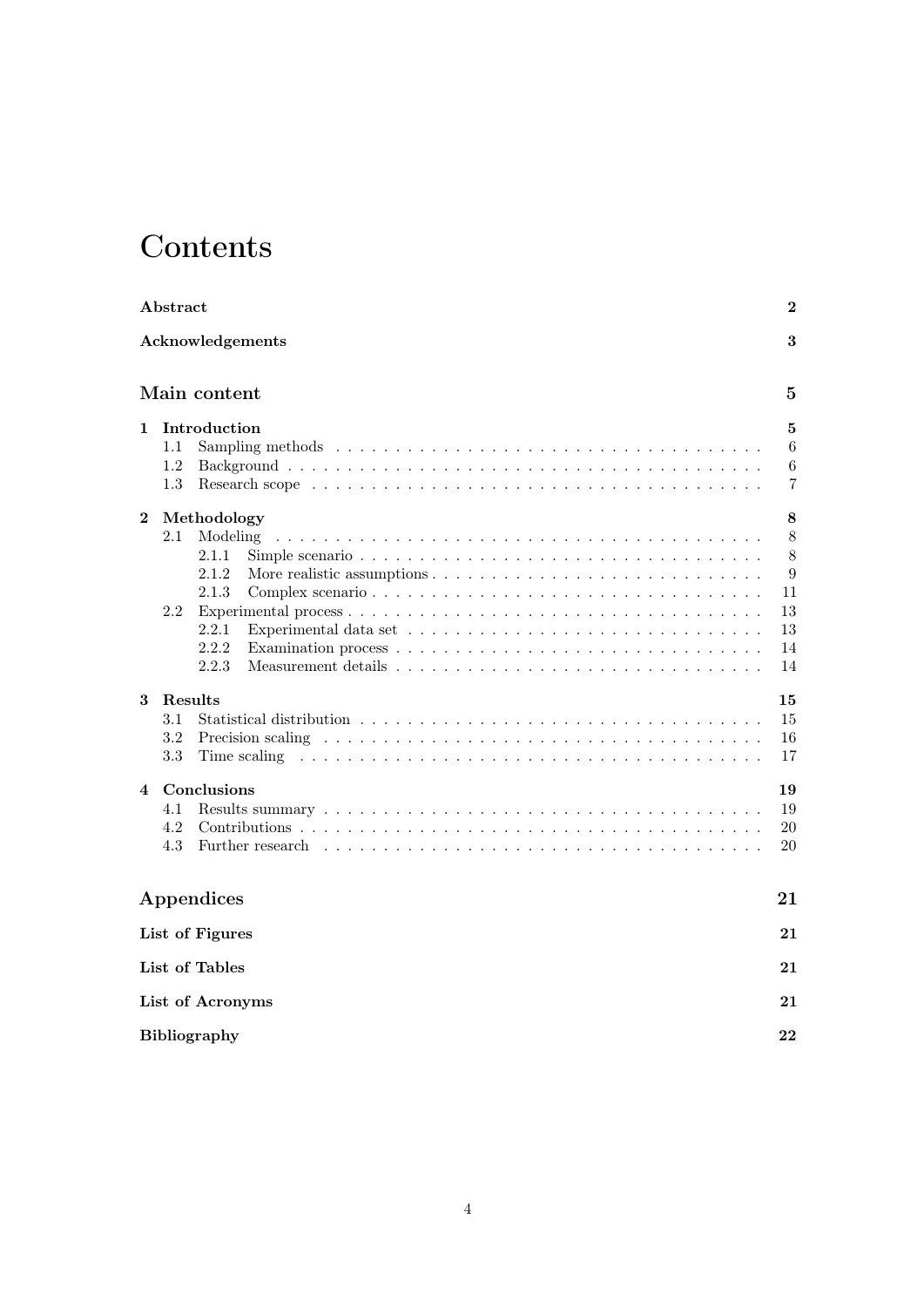## <span id="page-4-0"></span>1 Introduction

We know very little. and yet it is astonishing that we know so much, and still more astonishing that so little knowledge can give us so much power. Bertrand Russel

The necessity of rapid techniques to analyze digital storage devices raises as the storage capacity of the devices increase, and as their prices decrease. A typical 2010's 1TB desktop hard disk drive [\(HDD\)](#page-20-2) costs less than 100 euros, and can sustain an average data transfer rate up to 150MB/s, so thoroughly inspecting 1TB takes at least two hours.

The proliferation of cheap storage devices, combined with increasingly-longer analysis time, has a drastic effect on the duration of forensics procedures. However, the circumstances of today's forensics investigations often pose critical timeframe challenges.

Traditional methods are growing out of time scale, so a way to rapidly identify high-value evidence could be extremely helpful to forensics examiners  $-e.g.$  law enforcement, intelligence, counterterrorism. . . In a lot of real-world situations, quickly obtaining indications about suspicious data can assist in taking educated decisions: for scanning devices at checkpoints (airport security, border crossing), or for quickly classifying a large amount of devices.

The trade-off between certainty and time is a direct consequence of rapid analysis: as long as the disk is not fully read, there is still a possibility of error. As a result, the question becomes: can such a trade-off be efficiently balanced?

Even if full certainty is not achieved, it may still be possible to gather valuable information in a short time period. There are various way to identify valuable evidence: a suspiciously empty device, the presence of relevant target data, or unusual amounts of a specific data type, can become precious indications.

The current timeframe challenges require forensics examiners to perform such an identification from a small limited data sample. Hence that sample should represent the full data as accurately as possible: the measurements on the sample should be an estimate of the real value.

Of course, sampling comes with several considerations. Some information may be lost in the process; the results might not always be consistent; the efficiency could be variable — there could be worst-case scenarii. The adaptability, the scalability, the stability of the technique need to be questioned.

<span id="page-4-1"></span>This research is founded on basic sampling theory and techniques; it draws inspiration from previous work on forensics analysis of digital evidence. After modeling the technique, the expression of meaningful values allows to determine the parameters in play. Then, experiments are conducted to study the influence of those parameters. Finally, the efficiency is evaluated in the context of forensics investigation.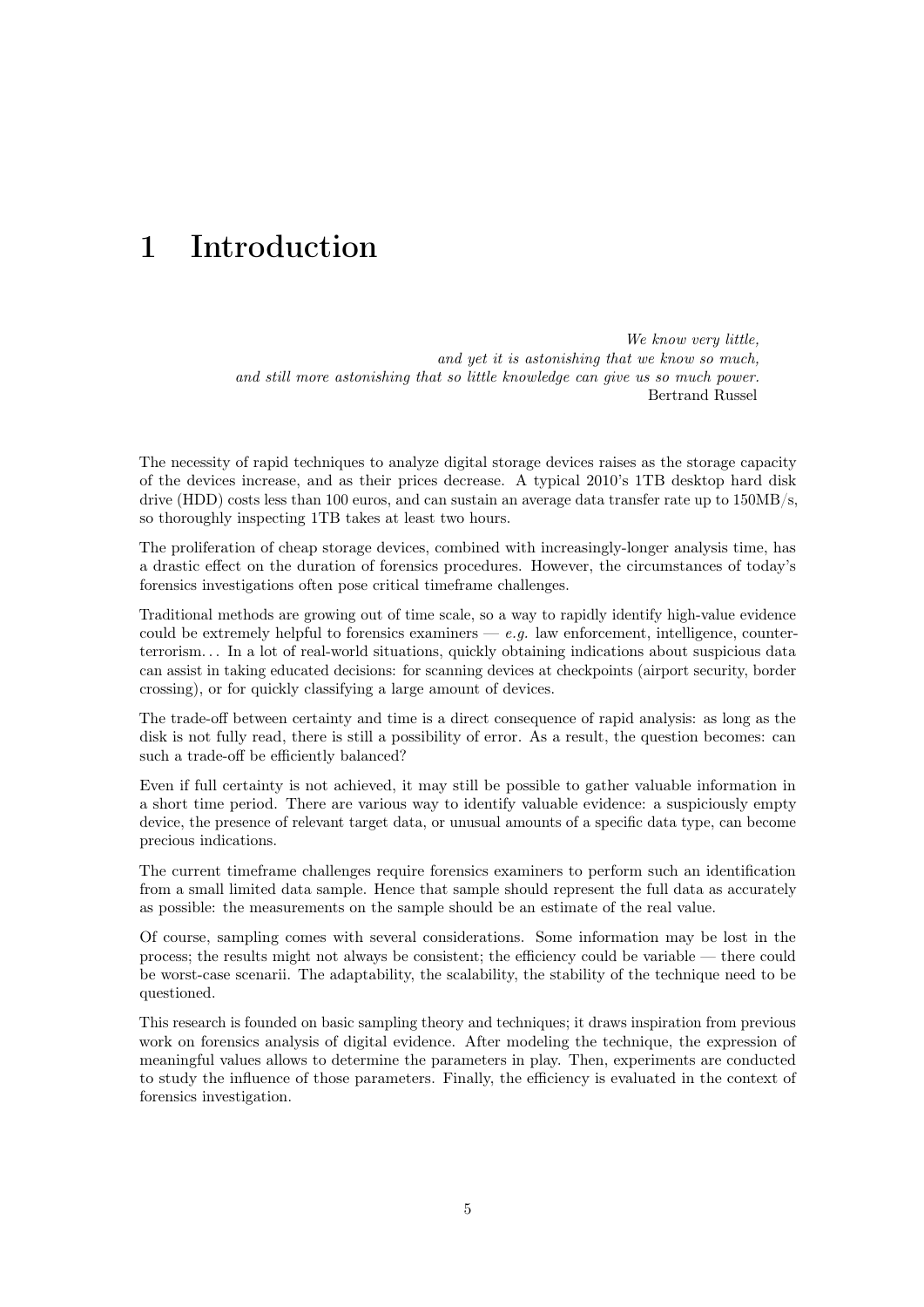### 1.1 Sampling methods

To keep a general scope, the forensics inspection of a [HDD](#page-20-2) can be modeled as a Space Filling Design problem. Let a numerical experiment be a deterministic evaluation of the following type of model:

$$
f \; : \; \left\{ \begin{matrix} \mathbb{S} \subseteq \mathbb{R}^d & \mapsto & \mathbb{R} \\ x & \mapsto & f(x) \end{matrix} \right.
$$

Studying such an experiment means evaluating f. However, computing  $f(x)$  everywhere in S depending on all the  $d$  dimensions is often costly, which leads to the problem of representing  $f$ based on a limited number N of computations.

Space Filling Design is the process of representing the whole space S by a finished set of vectors:

$$
\mathfrak{P}_n = \{x_1; \ldots; x_n\}, n \le N
$$

When S is countable, it is called a "population", and  $\mathfrak{P}_n$  is called a "sample". Achieving a *Space* Filling Design requires an adequate sampling method.

By essence, sampling only provides an estimate; increasing precision usually raises the costs. As a result, any sampling method has an inherent trade-off between costs and precision: for the forensics examiner, it becomes a trade-off between the time spent and the degree of certainty.

The quality of the estimate depends on the statistical sampling process. In the scope of a forensics investigation, it is very important to avoid any deterministic sampling process due to the risk of "safe havens": if all data is not equally likely to be sampled, then a malicious entity could abuse that knowledge to try to hide evidence.

Simple random sampling is a method such that every possible sample is equiprobable [\[1\]](#page-21-0). This is easily implemented by a uniform random selection without replacement:  $n$  items are drawn successively; at any draw, the process must give an equal chance of selection to any item not already drawn.

As a result, the probability of every possible sample is the same. Let  $N$  be the number of elements in S, then the number of possible samples is

$$
\binom{N}{n} = \frac{N!}{(N-n)!n!}
$$

Given a fixed set of *n* items, the probability to draw the first element is  $\frac{n}{N}$ . More generally, the probability of drawing a specific sample is:

$$
\prod_{i=0}^{i=n-1} \left( \frac{n-i}{N-i} \right) = \frac{(N-n)!n!}{N!}
$$

<span id="page-5-0"></span>Therefore, every possible sample is indeed equiprobable. This model ensures that the sampling method does not create "safe havens".

## 1.2 Background

The main foundation of this research is the work of Simson Garfinkel, Associate Professor at the Naval Postgraduate School, USA. Garfinkel et al. have been investigating new methods of digital forensics, particularly techniques of rapid data analysis; they are conducting leading research on random sampling for data/feature carving [\[2,](#page-21-1) [3\]](#page-21-2).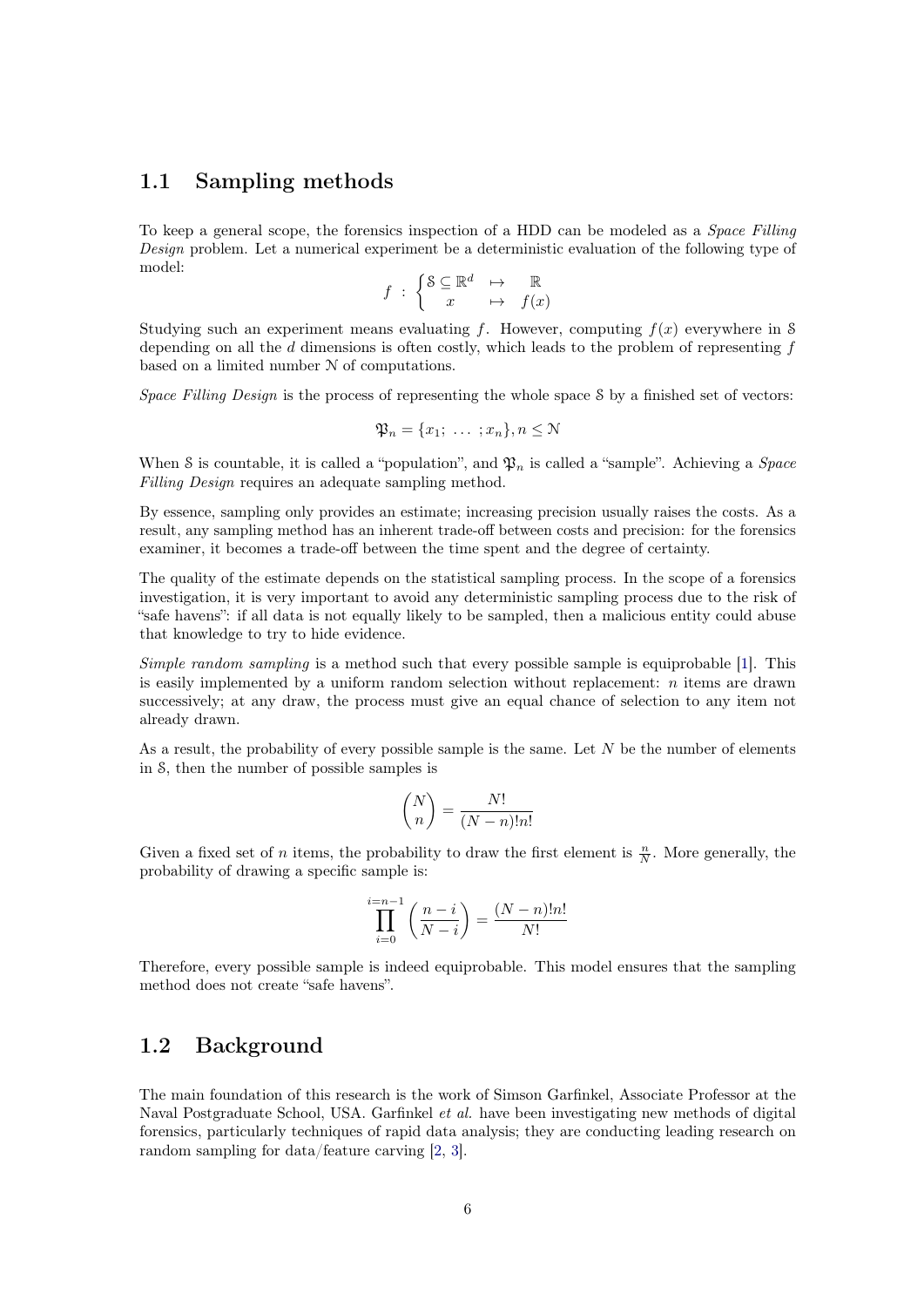Garfinkel recently gave a talk entitled Searching A Terabyte of Data in 10 minutes [\[4\]](#page-21-3), explaining how random sampling can speed up digital forensics procedures. He also presented his research at the Nederlands Forensisch Instituut [\(NFI\)](#page-20-3). However, the exact process of rapid analysis is not entirely published.

For this project, only two open-source tools from Garfinkel's research were publicly available.

- frag find is a hash-based carving tool: it looks for traces of a specific file in a target filesystem using block-wise Bloom filters [\[5\]](#page-21-4), and was initially developed to carve the Reference Data Set [\(RDS\)](#page-20-4) from the National Software Reference Library [\(NSRL\)](#page-20-5) [\[6\]](#page-21-5). Besides hash-based filtering and some "intelligent search" mechanisms (gives a higher search score when finds consecutive blocks), it does not support random sampling.
- bulk extractor is a generic forensics carving tool: it runs a broad search for various types of signatures (system and network configuration files, emails and mailboxes, ELF files, archives, specific Windows formats...). It supports basic block-wise random sampling: a global sampling fraction, and the number of sampling passes.

The latter is mainly a large library of signatures, using several searching techniques to detect and extract features of a known type. The former is a simple search tool, which is very suitable for a strict experimental process. In the course of this project, "frag\_find" is used as a working basis for implementing and evaluating random sampling techniques.

Through communication with Garfinkel in the course of this project, he offered enlightening comments on his work. Moreover, his MSc. student James Taguchi accepted to share his own master thesis on the subject [\[7\]](#page-21-6); unfortunately, it was received a few days before the end of the project, but it provided very useful insight, and confirmed most of the results presented in this report.

## <span id="page-6-0"></span>1.3 Research scope

The main goal of this project was to answer the following research question:

#### How can random sampling help forensically investigate hard disk drives?

The problematics can be thereafter divided into several sub-questions:

- What information about a [HDD'](#page-20-2)s content can be characterized by random sampling?
- Which parameters have influence on the speed or precision of random sampling? How much impact can they have?
- What indications may such information provide for further investigation?

The focus of this research is the work of Garfinkel et al. because it is one of the most advanced results concerning fast [HDD](#page-20-2) analysis. Considering the importance of ethical implications in forensics, the above questions are very legitimate. The objective is to analyze and evaluate the method, in order to clearly determine its power, and its limits.

The ideal outcome of research on random sampling of [HDD](#page-20-2) would be a finished forensics tool: based on a [HDD'](#page-20-2)s characteristics, examiners could automatically get the lowest possible cost for a specified precision, or vice-versa. However, the timespan of this project does not allow to build a fully functional tool. The scope of this research is to make the first step: in order to bring down the problem to only time and certainty, all other parameters must be analyzed, and efficiency must be precisely evaluated.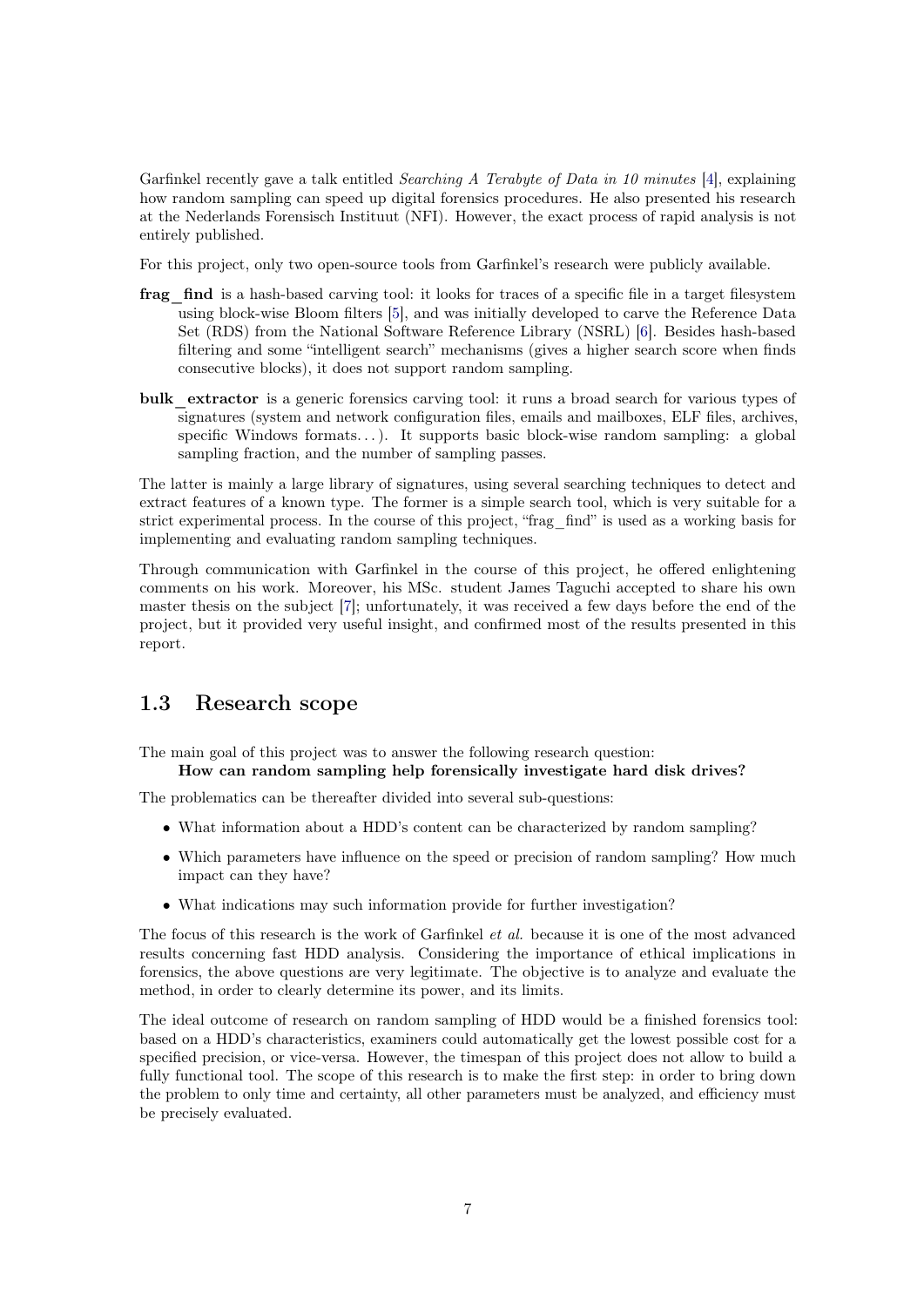## <span id="page-7-0"></span>2 Methodology

Sampling theory is a prolific branch of statistics. In a world of big numbers and surveys, it proves extremely helpful. This is why the beginning of the methodology is dedicated to modeling the problematics.

There is always a gap between academic studies and real-world situations, and the following is an attempt to make a compromise. By modeling the search as an elaborated urn problem, it was possible to design a simple experimental process based on Garfinkel's "frag\_find" tool. Through this process, the influence of sampling parameters and data characteristics are evaluated.

## <span id="page-7-1"></span>2.1 Modeling

This section presents gradually-complex models of data carving through sampling. The general situation is the search for *target data* on a [HDD.](#page-20-2) The question is not how much of the target data is present, but simply wether any of the target data is present.

<span id="page-7-2"></span>The goal of this theoretical study is to determine the variables in play. This will allow to explore their meaning and evaluate their influence.

#### 2.1.1 Simple scenario

In the simplest case, random sampling can be used to determine if a [HDD](#page-20-2) has been properly wiped. Such an experiment can be modeled easily:

Firstly, randomly select a sample — divide the disk into chunks, and select some of them. Then examine the sample: if, and only if, all chunks in the sample are empty, then the disk is declared empty.

This can be brought down to the classic "urn problem":

There is an urn containing N balls of two colors: K red and  $N - K$  blue. If n balls are drawn without replacement, what is the probability that  $k$  of them are red?

The answer is called hypergeometric probability distribution:

$$
P(k,n) = \frac{\binom{K}{k} \times \binom{N-K}{n-k}}{\binom{N}{n}}
$$

Back in the context of [HDD](#page-20-2) analysis, the meaningful result is the probability of error: when there is data on the disk, but the sample only contains empty chunks. Assuming all chunks are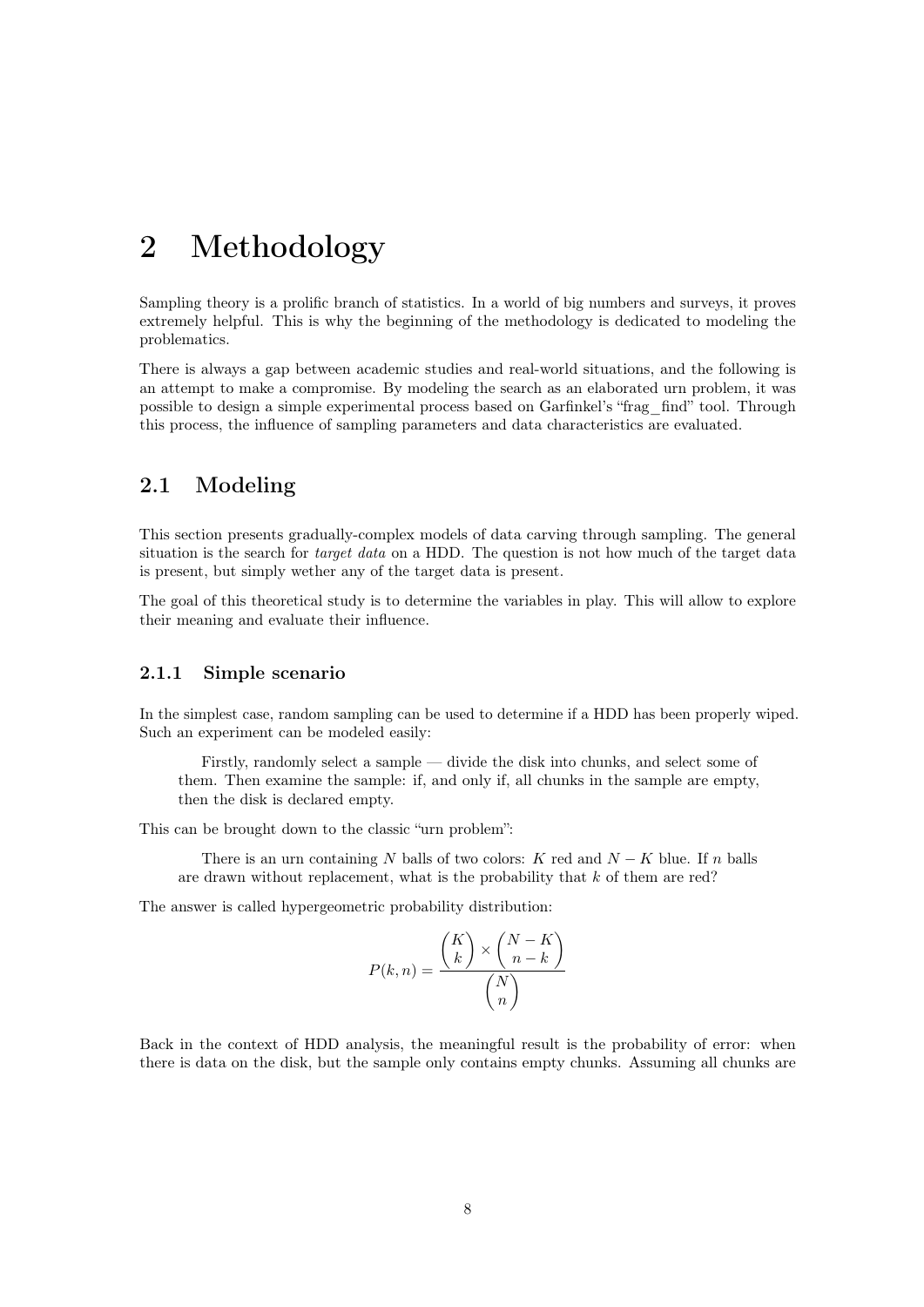equiprobable, and neither replaced nor drawn twice, then the probability of error is:

$$
P(0, n) = \frac{\binom{K}{0} \times \binom{N-K}{n}}{\binom{N}{n}}
$$

$$
= \frac{(N-K)!}{(N-K-n)!} \times \frac{(N-n)!}{N!}
$$

$$
= \prod_{i=0}^{N-n-1} \left(\frac{N-K-i}{N-i}\right)
$$

This model actually scales extremely well: as shown on Table [2.1,](#page-8-1) by dividing a [HDD](#page-20-2) into two billion chunks, with 10,000 improperly wiped (that is 0.001%), and sampling 0.05% of the drive, there is only 0.673% chance of missing the data.

<span id="page-8-1"></span>

|                | Probability of error       | Probability of error            |
|----------------|----------------------------|---------------------------------|
| Sampled chunks | with 10,000 chunks of data | with $1,000,000$ chunks of data |
|                | 99.999%                    | 99.950%                         |
| 100            | 99.950\%                   | 95.123\%                        |
| 1,000          | 99.501%                    | 60.645\%                        |
| 10,000         | 95.123%                    | 00.673\%                        |
| 100,000        | 60.652\%                   |                                 |
| 200,000        | 36.786%                    |                                 |
| 500,000        | 08.206\%                   |                                 |
| 750,000        | 02.350%                    |                                 |
| 1,000,000      | 00.673%                    |                                 |

Table 2.1: Probability of not finding data among 2,000,000,000 chunks

Although the basic example is with empty chunks, this techniques is well suited when combined with any mean of identifying distinct unique chunks of data. It has been proven that using cryptographic hashes of individual chunks could allow to identify target data [\[8\]](#page-21-7). So, instead of distinguishing between empty and non-empty chunks, it could be possible to test wether chunks contain target data or not.

#### <span id="page-8-0"></span>2.1.2 More realistic assumptions

The previous reasoning is confusing several parameters as "chunks". The size of chunks written by a [HDD,](#page-20-2) of chunks from target data, of chunks sampled, need not be the same. Those three parameters are the size of the following data units:

- Sector The smallest data unit addressed by a [HDD.](#page-20-2) Historically the sector size was 512 bytes, but now more and more [HDDs](#page-20-2) use 4096 bytes.
- Block A piece of target data, organized in contiguous sectors, and hashed for comparison. Any smaller data chunk is considered to small to be identified.
- Transaction Contiguous sectors read from disk, and searched for target blocks: so it should be as large as a block, or more.

This is necessary due to multiple assumptions on how data is written on a [HDD.](#page-20-2) Firstly, there are various way to write files, which could be spread over several sectors. Secondly, files are split in chunks of several contiguous sectors, but with an offset: files chunks may not always be block-aligned, only sector-aligned.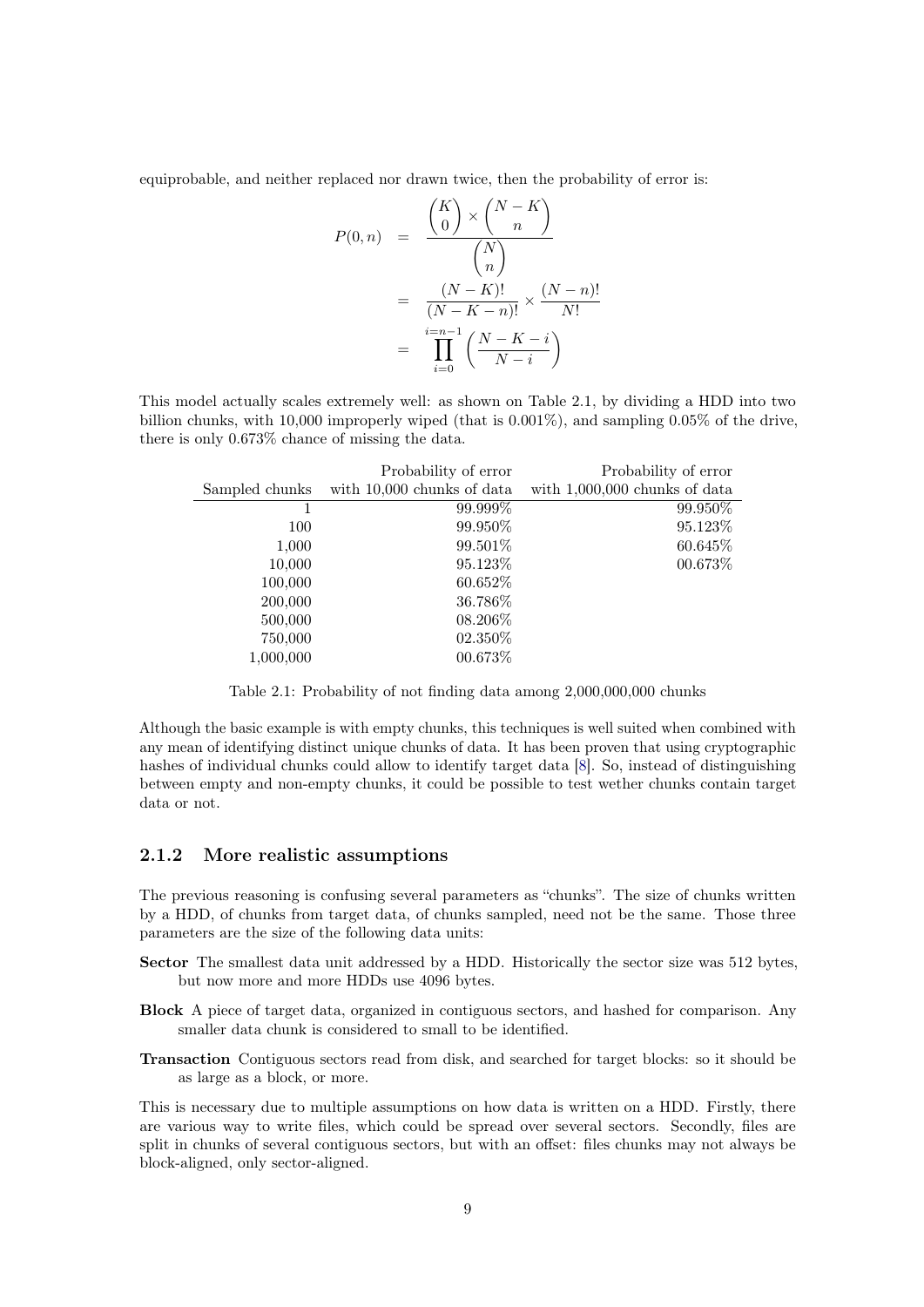The first assumption is very reasonable: files are usually larger than 4096 bytes. In order to properly identify target data, a big enough part of the file should be read: using a small block size means that target data does not have to be spread over a large number of contiguous sectors; however, it also gives less information for identifying distinct files.

The second assumption breaks the conditions of the classical "urn problem". If the transaction size and the block size are equal, sampling is done per block: as a result, only block-aligned blocks can be found; otherwise the transaction just contains a part of a target block, which is not enough for identifying. So there may be blind spots: blocks that can never be found, independently of the sample selection.

<span id="page-9-1"></span>

Figure 2.1: The risk of blind spots: a target block is not found

Figure [2.1](#page-9-1) illustrates this: target blocks are shown in grey, the first one is aligned with the transactions, the other is not. As a result, even if all transactions are sampled, the second block will not be found: it is in a blind spot. There are several ways to solve this.

The naive technique would be to consider every possible sector offset while keeping transaction size equal to block size: if the sampling process allows transactions to be selected at any sector offset, there are no more blind spots. Nevertheless, this creates new issues: either sampling becomes redundant, or an elaborated algorithm is required for proper sampling. In both cases, this really makes the model more complex, and the error rate harder to compute.

However, the transaction size can be larger than the block size. In that case, when a transaction is selected for sampling, all possible sector offsets within that transaction are checked, as shown on Figure [2.2:](#page-10-0) within a transaction, all possible blocks are compared to target data, and the target block would be found at the highlighted position.

As a result, the randomness and the non-redundancy of the sampling process are preserved, and chances of blocks being hidden are lowered. For instance, Figure [2.3](#page-10-1) shows that if the transaction size is twice the block size, then the probability of a blind spot is reduced by half.

<span id="page-9-0"></span>In order to completely void those chances, and to bring back the model closer to the "urn problem", the only solution is: not to allow any block to be caught between two contiguous transactions. A simple way to achieve that is to overlap contiguous transactions by a few sectors, just enough so that all blind spots are covered.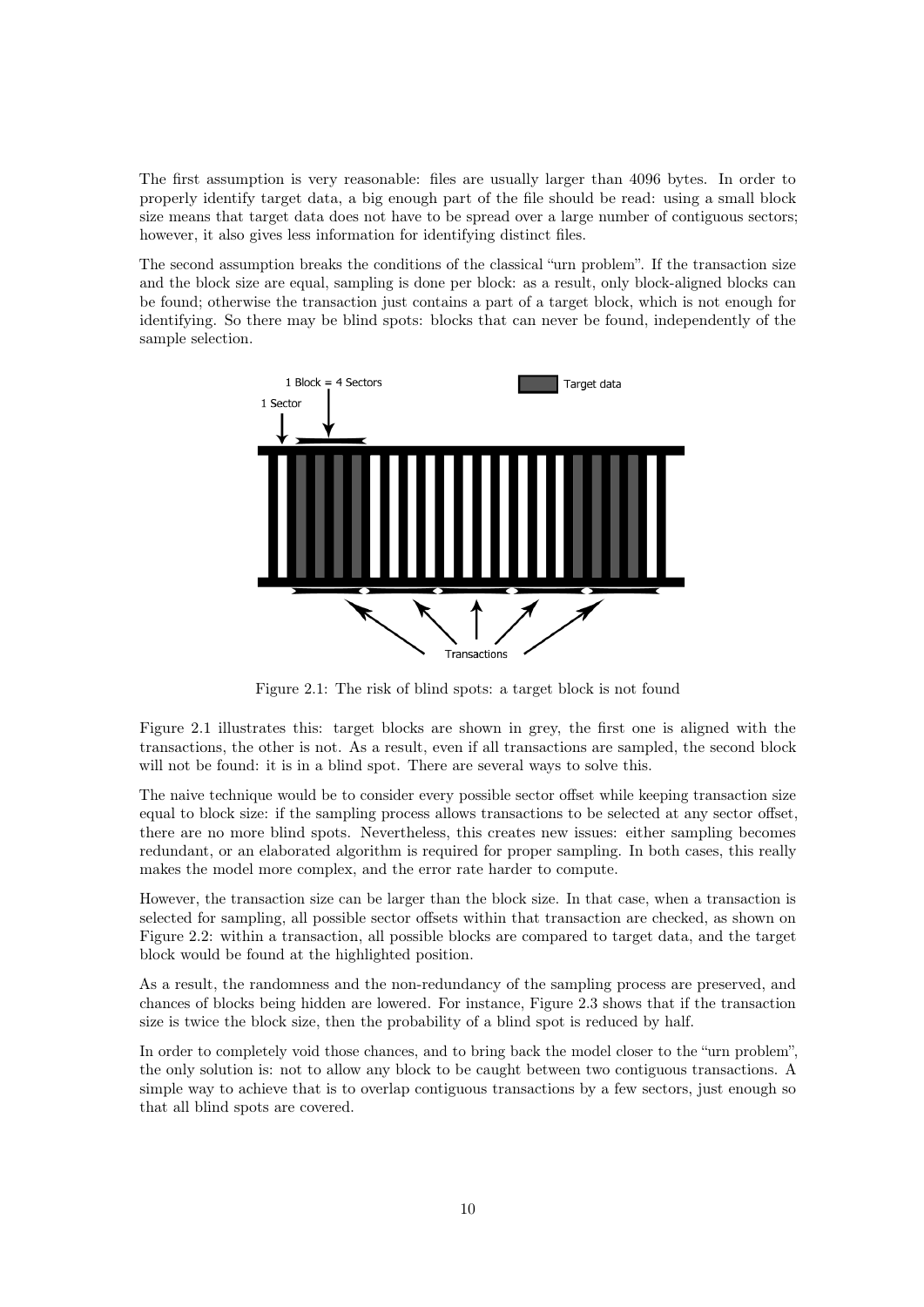<span id="page-10-0"></span>

Figure 2.2: The benefits of a large transaction size on block alignment

<span id="page-10-1"></span>

Figure 2.3: The benefits of a large transaction on blind spots

### 2.1.3 Complex scenario

The presented assumptions can be formalized in a broader model, based on the initial scenario.

The parameters of the simple model take a new meaning, because there are now three classes of "chunks". N is the total amount of possibilities: the number of all possible transactions; and  $K$  is the number of transactions containing identifiable target data. Finally,  $n$  is the number of transactions.

Then the model can be completed by using the following parameters, as shown on Figure [2.4:](#page-11-0)

 $S$  the sector size

 $B = bS$  the block size

 $T = tS$  the transaction size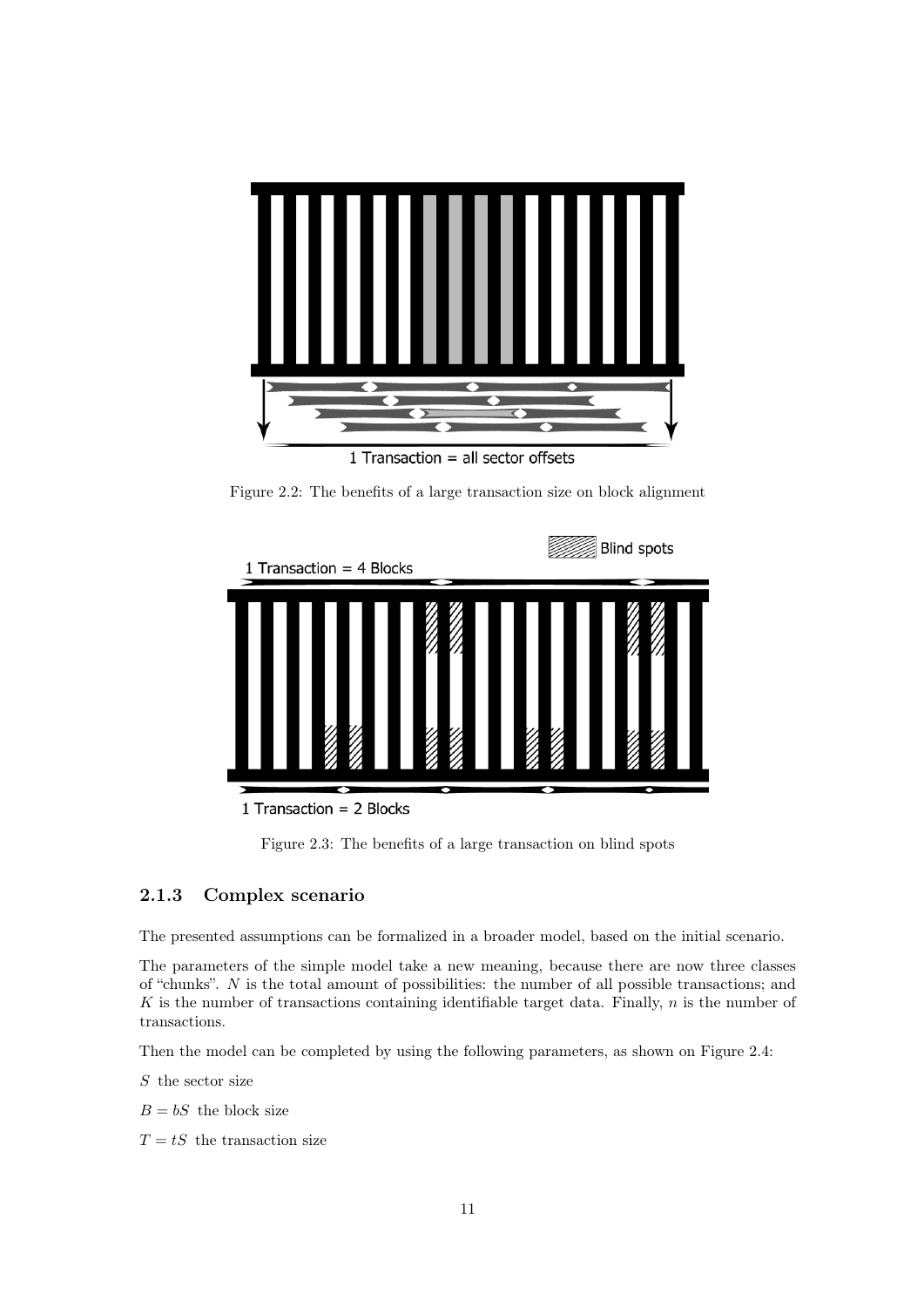<span id="page-11-0"></span>

Figure 2.4: The parameters of the model

- $Z = zS$  the image size
- $D = dS$  the amount of target data
- So  $K$  can be expressed as:

$$
K = \left\lceil \frac{D}{T} \right\rceil = \left\lceil \frac{d}{t} \right\rceil
$$

<span id="page-11-1"></span>

Figure 2.5: Overlapping transactions avoids blind spots

In order properly cover blind spots, transactions need to intersect each other by almost B. Overlapping by a full block would create redundancy; the proper size is  $B - S$  because the size of the blind spot is  $2(B - S)$ , as shown on Figure [2.5.](#page-11-1) Thus N can be expressed as:

$$
N = \left\lceil \frac{Z}{T - (B - S)} \right\rceil = \left\lceil \frac{z}{t - (b - 1)} \right\rceil
$$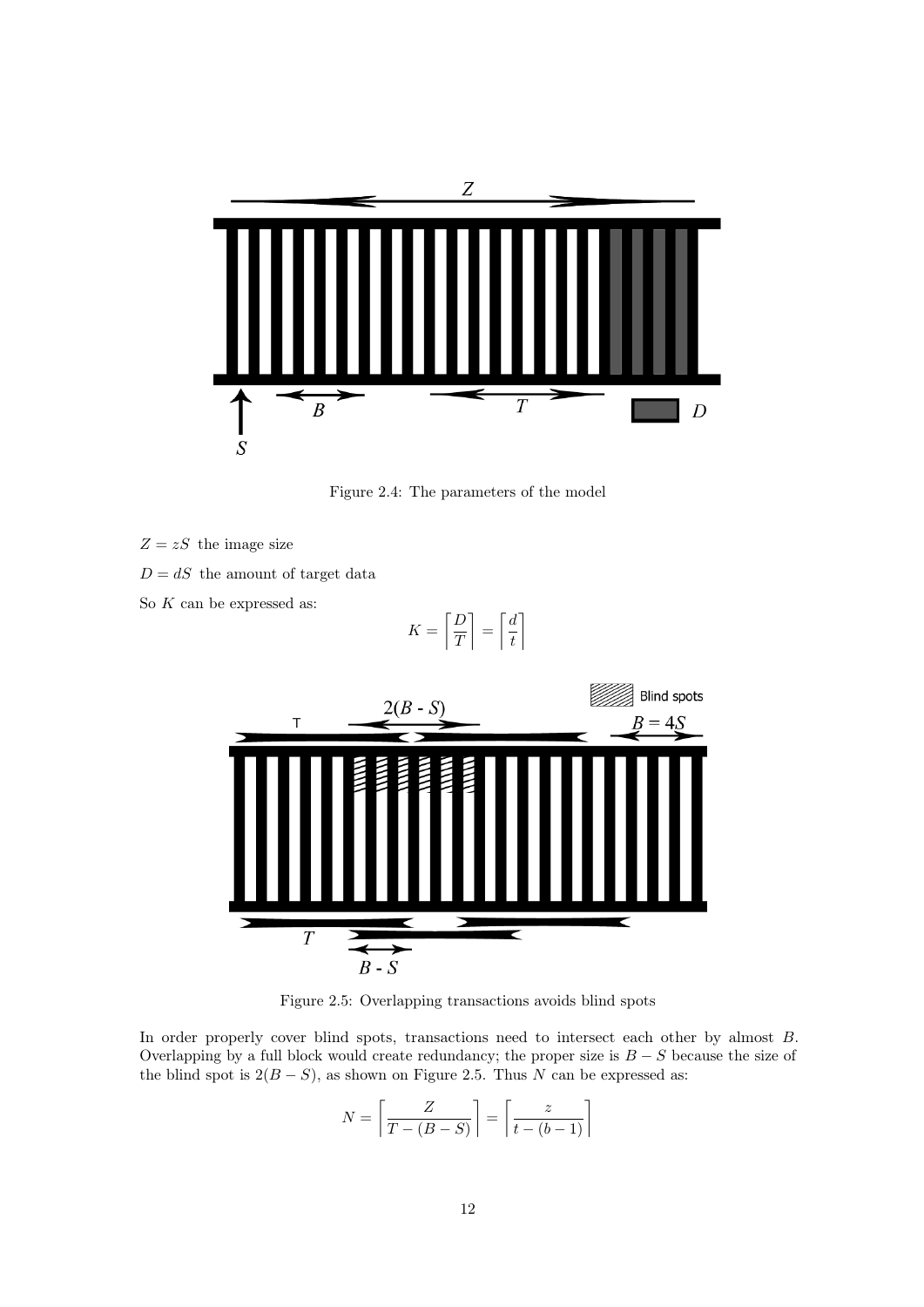Injecting those expressions in the previous model results in the new probability of error:

$$
\prod_{i=0}^{i=n-1} \left( \frac{\left\lceil \frac{z}{t-(b-1)} \right\rceil - \left\lceil \frac{d}{t} \right\rceil - i}{\left\lceil \frac{z}{t-(b-1)} \right\rceil - i} \right)
$$

The model is consequently independent of the sector size  $S$ . The variable z depends on the situation, and d is unknown. Whereas t, b and n are the sampling parameters, and can be tuned depending on external requirements.

### <span id="page-12-0"></span>2.2 Experimental process

As aforementioned, the experimental process is based on Garfinkel's "frag\_find" program. An automated chain of tools was built to perform the measurements.

For every experiment, the process is the same:

- 1. Generate experimental data
- 2. Run the search process
- 3. Gather the results

<span id="page-12-1"></span>Each measurement is averaged from successive experiments.

#### 2.2.1 Experimental data set

The scope of this research was necessarily limited due to the timeframe: experiments were conducted on an average [HDD](#page-20-2) based on a simple data set. In order to repeat and vary experiments, an automated data generation tool was designed.

The National Institute of Standards and Technology is an American agency dedicated to science. They support the [NSRL](#page-20-5) project:

The [NSRL](#page-20-5) is designed to collect software from various sources and incorporate file profiles computed from this software into a Reference Data Set [RDS](#page-20-4) of information. The [RDS](#page-20-4) can be used by law enforcement, government, and industry organizations to review files on a computer by matching file profiles in the [RDS.](#page-20-4)

Based on that data set, it was possible to design a simple process to obtain data of a target type. Since the data set is composed of hashes, the target type is a range of hashes.Then, block of data can be randomly generated to match the specified range.

That block generator was incorporated into a simple script to create experimental disk images. The tool supports various parameters:

- Image size
- Sector size
- Block size
- Source of target blocks
- Amount of target blocks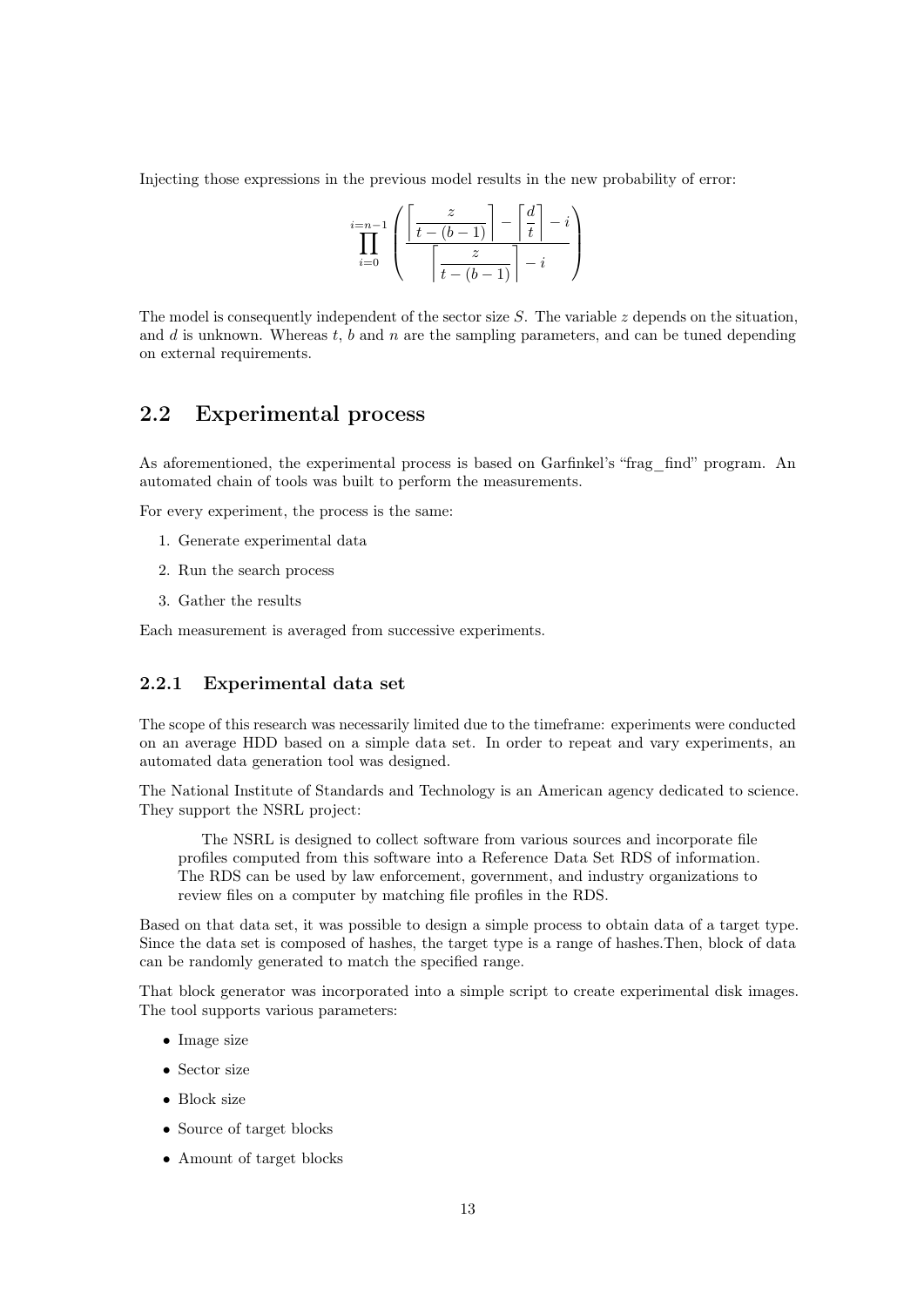- Source of non-target data
- Proportion of empty sectors

The different layouts (empty sectors, non-target data, target blocks) are uniformly random. Firstly, the image is fully written with non-target data, along with the appropriate proportion of empty sectors; data is written sector by sector in a random order. Then the specified amount of target blocks is inserted at random positions on the image. Finally, some information is logged — positions of target blocks, number of empty sectors. . .

#### <span id="page-13-0"></span>2.2.2 Examination process

The examination process is adapted from the "frag\_find" tool; the main addition to the original implementation is the sampling selection process. Sampling selection is performed beforehand, and can be tuned by adjusting the sampling fraction.

For the purpose of the experiments, the tool supports several parameters:

- The image to analyze
- The target data to look for
- The sector size
- The block size
- The transaction size
- The sampling fraction

The search is performed in several steps as follows:

- 1. Read the size of the image
- 2. Enumerate the total number of possible transactions
- 3. List transactions for the sample
- 4. Go through the list and perform every transaction

<span id="page-13-1"></span>For each transaction, all possible sector offsets are checked: the block starting at each offset is hashed, and compared with target blocks.

#### 2.2.3 Measurement details

Two durations were measured: the full execution time, and the duration of the search itself. Results are simply logged on-the-fly, at the end of each execution. Afterwards, they are formatted through a set of parsing patterns through AWK scripting. This allows to compute averages and rates directly from the script.

The search duration is measured through the standard C library sys/time.h, and the full execution time is measured through shell built-in time, both directed at the system clock.

Measurements were conducted on a standard SATA 7,200 rpm [HDD.](#page-20-2) Data was systematically wiped and generated again for every experiment.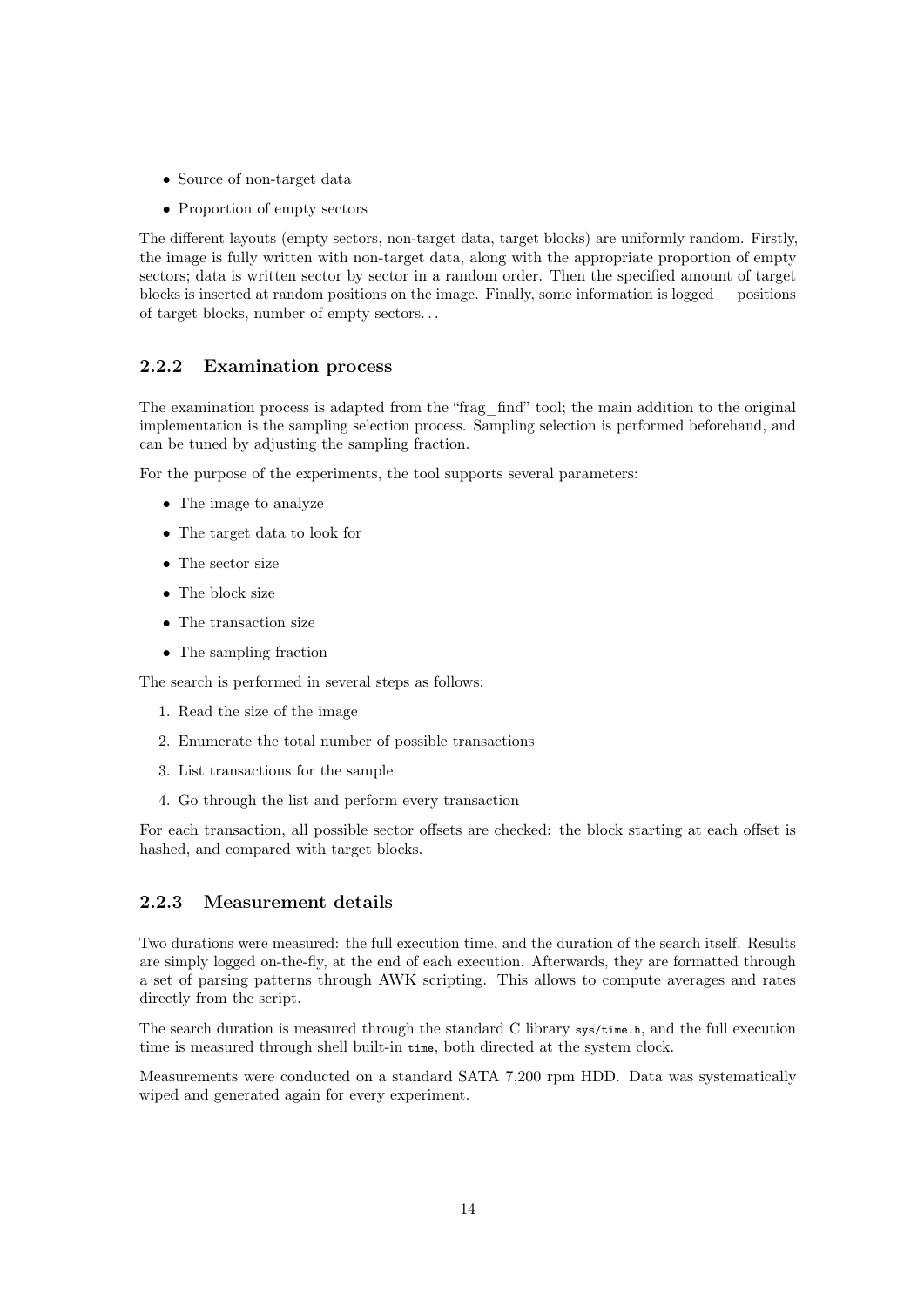## <span id="page-14-0"></span>3 Results

<span id="page-14-1"></span>Measurements mentioned as "average" are drawn from 60 successive independent experiments, run on unique automatically-generated images with the specified parameters.

## 3.1 Statistical distribution

The general shape of the results for a series of experiments is shown on Figure [3.1.](#page-14-2) The measures converge towards the real value of the fraction of target data:

$$
f_{\text{real}} = \frac{d}{z} = 0.203
$$

The experiments were run with  $f$ ,  $t$  and  $b$  fixed, and various values of  $n$  and  $z$ . The results present some characteristics of an unbiased normal estimate.

<span id="page-14-2"></span>

Figure 3.1: Graph: Distribution of results for a series of experiments

Moreover, the experimental process seems to behave similarly to a normal estimate. It is possible to observe the effect of "distribution walls": values impossible to go beyond. For instance, the fraction of target data is obviously bounded:  $f \in [0, 1]$ . Consequently, 0 and 1 act like "distribution"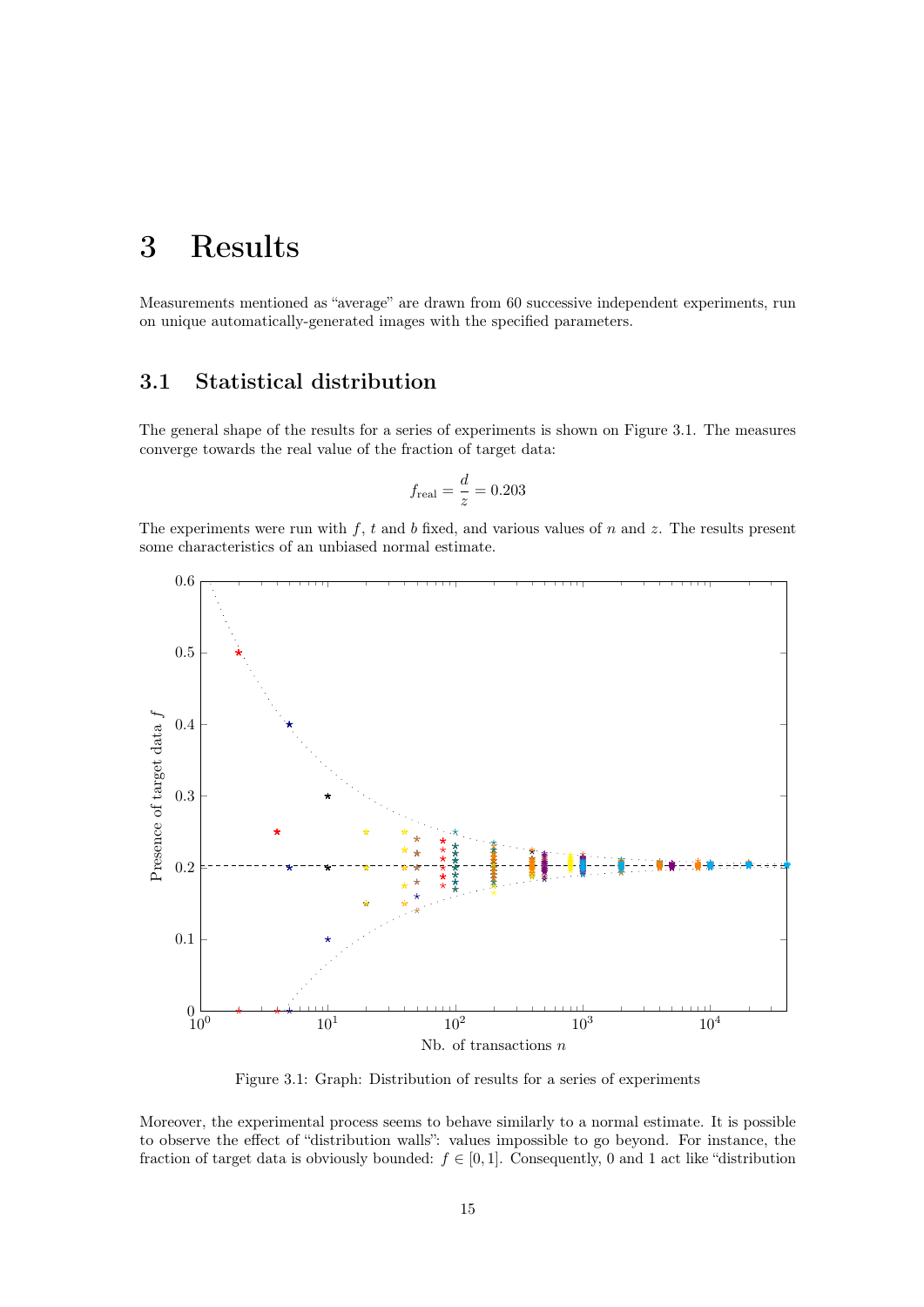walls": a normal distribution is limited by the standard error  $\sigma$ ; however, when the average is less than  $\sigma$  away from a wall, a part of the normal distribution is impossible.

As a result, when a normal distribution is "close to a wall", the standard error decreases. Such a behavior is shown on Figure [3.2.](#page-15-1) The experiments were run with  $t$  and  $b$  fixed, various values of  $n$ and z, and three distinct values of  $f_{\text{real}}$ : one far from the walls, and the two others close to the walls. The results present a lower error when close to a wall.

<span id="page-15-1"></span>

Figure 3.2: Graph: The effect of "distribution walls"

## <span id="page-15-0"></span>3.2 Precision scaling

The envelope of the distribution on Figure [3.1](#page-14-2) is the general shape of the measured standard error rate  $s(n)$ . That shape is preserved with the average error rate  $\bar{s}(n)$ , and can be estimated as an inverted square root.

Figure [3.3](#page-16-1) demonstrates that behavior:

$$
\bar{s}(n) \sim \frac{1}{\sqrt{n}}
$$

The experiments were run with  $t$  and  $b$  fixed, various values of  $n$  and  $z$ , and averaged with several values of d.

Using a transaction size larger than b can speed up the search process: for a fixed fraction  $\phi = \frac{nt}{z}$ of the image being sampled, numerous small transactions will generally be slower than fewer long transactions. However, increasing t also augments the error rate — for instance, doubling t roughly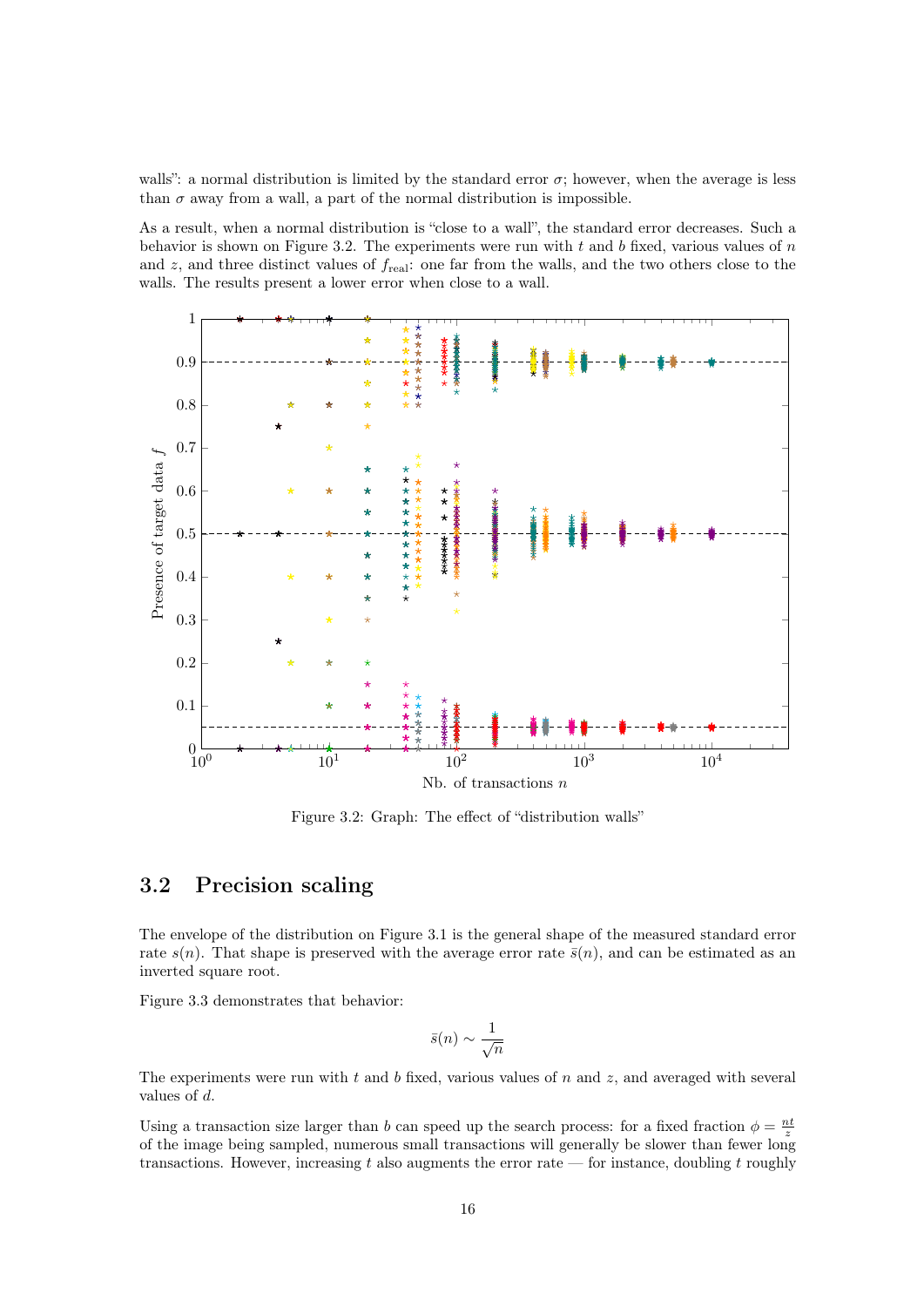<span id="page-16-1"></span>

Figure 3.3: Graph: Influence of the number of transactions

halves the total number N of transactions, and thus requires a higher  $\phi$  to achieve the same error rate.

Such behavior is shown on Figure [3.4.](#page-16-2) The experiments were run with  $d$  and  $b$  fixed, and various values of  $\phi$  and t.

<span id="page-16-2"></span>

Figure 3.4: Graph: Influence of the transaction size

## <span id="page-16-0"></span>3.3 Time scaling

Aside from the error rate, the most meaningful variable is the search duration. As a reasonable assumption, the disk seeking time should be averaged over multiple experiments, and the search duration should be proportional to the sample size — thus proportional to  $n$  for a fixed transaction size.

Indeed, such a behavior is observed: Figure [3.5](#page-17-0) shows that the search time scales proportionally to the sample size. The experiments were run with  $t$  and  $b$  fixed, various values of  $n$  and  $z$ , and averaged with several values of d.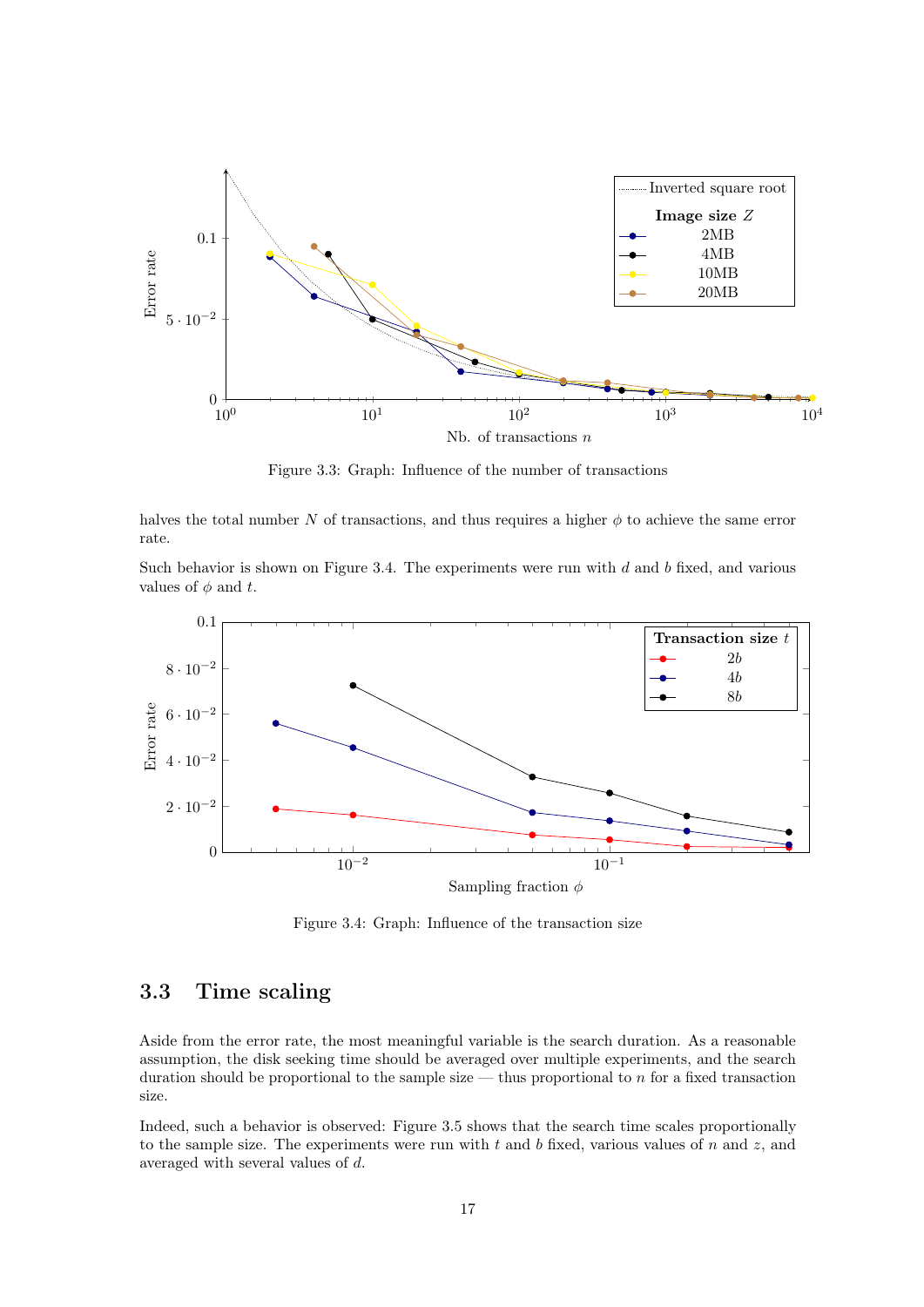<span id="page-17-0"></span>

Figure 3.5: Graph: Search duration scaling

For small values of n, an inflection of the curve can be observed. A detail of that phenomenon is shown on Figure [3.6.](#page-17-1) The experiments were run with  $t$  and  $b$  fixed, various values of  $n$  and  $z$ , and averaged with several values of d.

<span id="page-17-1"></span>

Figure 3.6: Graph: Search duration for small samples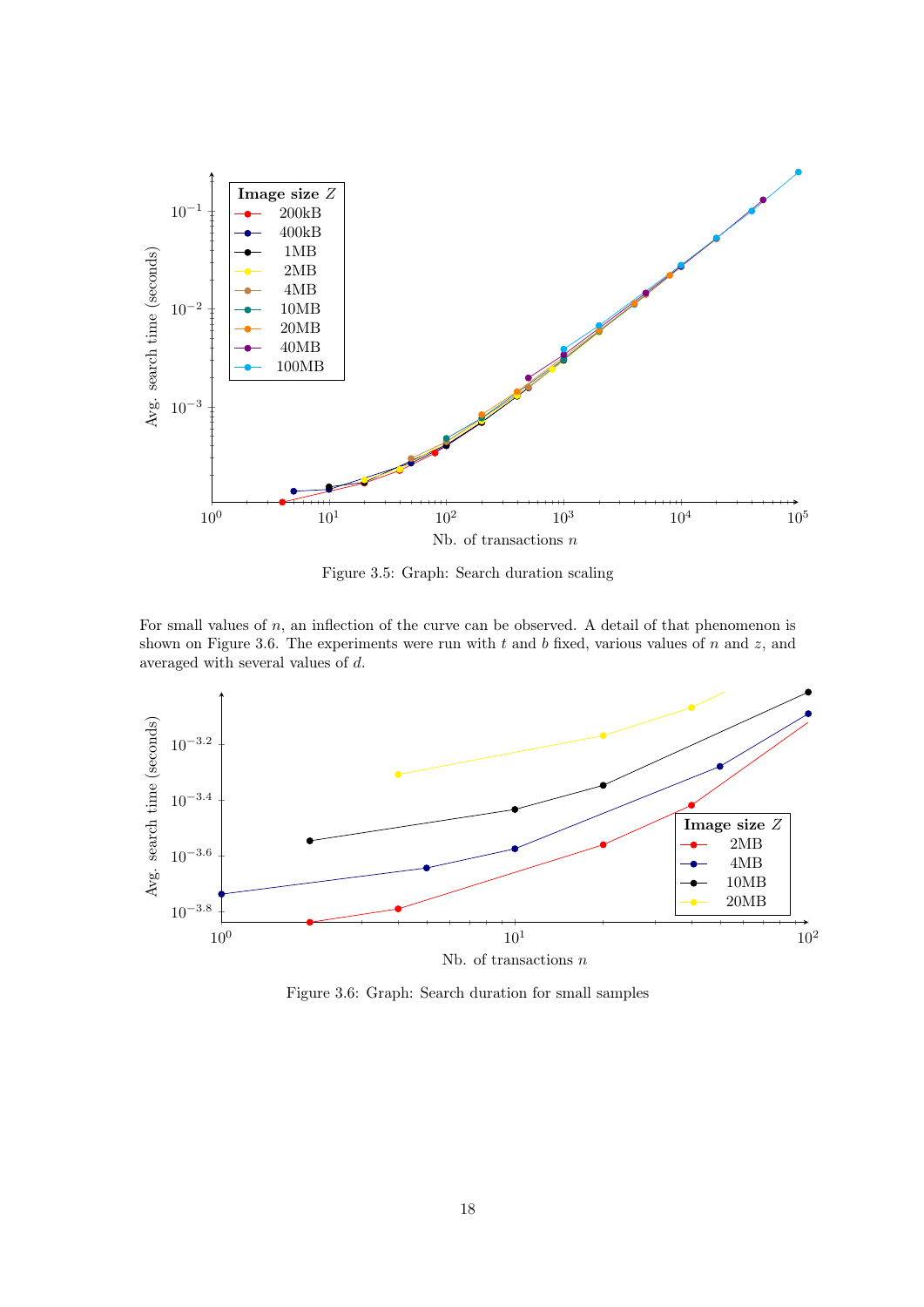## <span id="page-18-0"></span>4 Conclusions

### <span id="page-18-1"></span>4.1 Results summary

The general shape of the results, shown on Figure [3.1,](#page-14-2) presents most characteristics of the *simple* random sampling technique: an unbiased estimate of a normal distribution. The measure is taken as a simple average f over the sample, as the ratio between the number of successful transactions and the total number of possible transactions.

For a specified [HDD,](#page-20-2) the variance  $V$  of the data distribution is fixed. The theoretical standard error for simple random sampling is:

$$
\sigma(n) = \frac{V}{\sqrt{n}}
$$

This is very close to the statistical model  $\bar{s}(n)$  observed, so it is coherent with the results. However, it was mentioned that the context of [HDD](#page-20-2) analysis introduces additional constraints on the model.

Based on that elaborated model, the relevant parameters of the experiments are determined. Table [4.1](#page-18-3) presents a summary of those parameters and their meaning.

<span id="page-18-3"></span>

| External parameters                   |                                                                    |  |  |  |
|---------------------------------------|--------------------------------------------------------------------|--|--|--|
| Capacity $Z$ of HDD Easily determined |                                                                    |  |  |  |
|                                       | Sector size $S$ Easily determined                                  |  |  |  |
| Amount of target data $D$ Unknown     |                                                                    |  |  |  |
|                                       |                                                                    |  |  |  |
| Sampling parameters                   |                                                                    |  |  |  |
|                                       | Block size $B$ Depends on data layout, affects data identification |  |  |  |
| Transaction size $T$                  | Depends on data layout, affects search duration                    |  |  |  |
| Amount of transactions $n$            | Depends on required precision, affects search duration             |  |  |  |

Table 4.1: Parameters of the experiments

The influence of the various sampling parameters is analyzed, and summarized thereafter.

- The block size depends on the data layout, and determines the identification efficiency: small blocks will not require target data to be in numerous contiguous sectors, but large blocks will provide more data for identification efficiency.
- The transaction size depends on data spreading along the [HDD,](#page-20-2) and have influence on the search duration: a larger transaction size means less total transactions, so it requires a larger sample to achieve the same error rate, but large transactions can usually be read faster.
- The sample size has direct influence on the search duration and the error rate: the search time is proportional to the sample size, but the error rate is inversely proportional to its square root.

<span id="page-18-2"></span>All of this provides a framework of indications to adapt to external parameters, and tune the sampling process.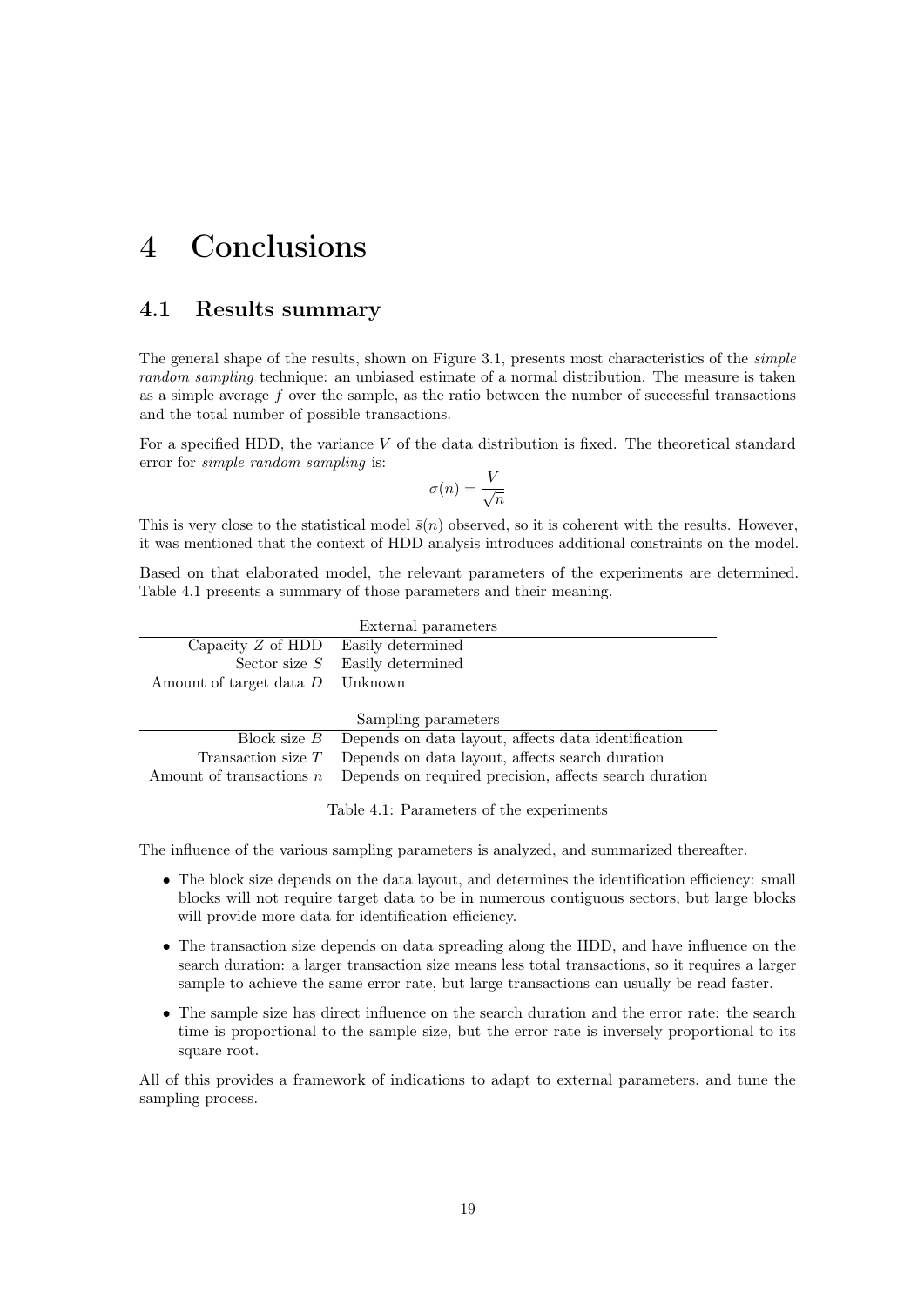## 4.2 Contributions

This Research Project focuses on the study of random sampling in order to forensically investigate hard drives. In this report, the investigation method is modeled and evaluated.

The problematics can now be answered:

• What information about a [HDD'](#page-20-2)s content can be characterized by random sampling?

The presence or absence of specific blocks of target data.

• Which parameters have influence on the speed or precision of random sampling? How much impact can they have?

There are two kinds of variables involved: the sampling parameters, and the characteristics of the [HDD](#page-20-2) — capacity, sectorization, data layout.

Depending on the context, they may prove to scale extremely well in precision and time. In order to properly tune the sampling process, it may be critical to obtain some preliminary information about the target evidence.

• What indications may such information provide for further investigation? The simple scope of searching for specific target data can provide very valuable indications. The tremendous speed of analysis to obtain a specified error rate on the presence of data could prove extremely useful: for classifying evidence, prioritizing investigations. . .

The value of quickly-retrieved indications about digital evidence has already been proven [\[9\]](#page-21-8). Random sampling an array of [HDDs](#page-20-2) can give indications about which one to study first, at which addresses, and provide insight about target data.

Finally the original research question can be addressed:

#### How can random sampling help forensically investigate hard disk drives?

As a general conclusion, random sampling has been proven to be a powerful, scalable, adaptive technique for rapid [HDD](#page-20-2) analysis. Based on a limited insight on the target evidence, it is possible to search the [HDD](#page-20-2) very efficiently. Suitable sampling parameters can achieve excellent results, and allow to adapt to various situations.

### <span id="page-19-0"></span>4.3 Further research

As mentioned in the Introduction, the ideal outcome of research on random sampling for [HDD](#page-20-2) analysis would be a fully functional tool. The model outlines multiple parameters, but what ultimately matters is the balance between the duration of the process, and the tolerance for error. This project aims at paving the way to an automated decision process, that could suggest sampling parameters based on the situation.

Such a process could then be integrated in a portable forensics toolkit: with a proper interface to a [HDD,](#page-20-2) it would be able to estimate the search duration based on the target error rate, and vice versa. That would constitute a profitable asset for forensics investigators.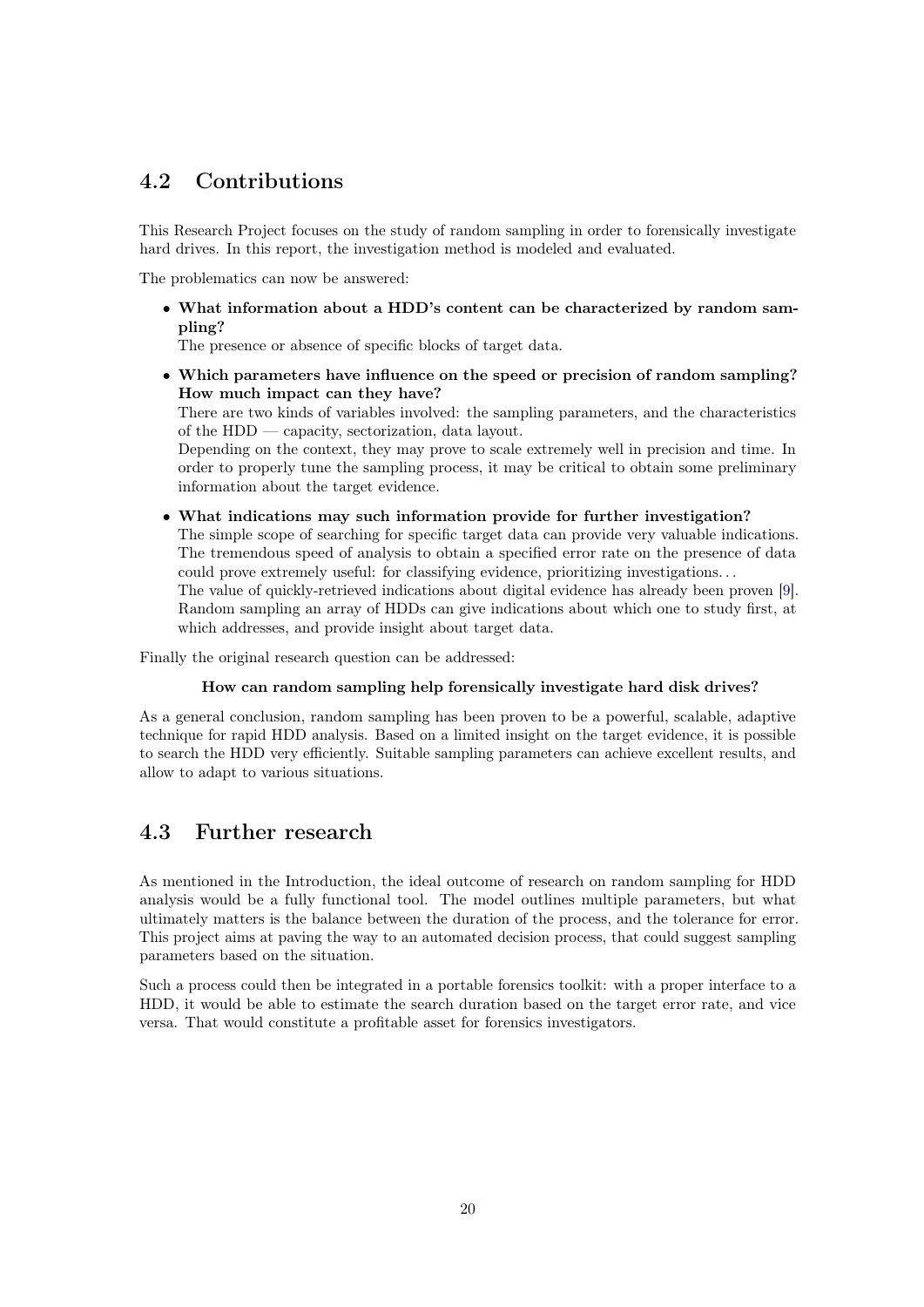# <span id="page-20-0"></span>List of Figures

|      | 2.1 The risk of blind spots: a target block is not found 10                                 |  |
|------|---------------------------------------------------------------------------------------------|--|
| 2.2  | The benefits of a large transaction size on block alignment $\dots \dots \dots \dots \dots$ |  |
| 2.3  |                                                                                             |  |
| 2.4  |                                                                                             |  |
|      |                                                                                             |  |
|      |                                                                                             |  |
|      | 3.1 Graph: Distribution of results for a series of experiments 15                           |  |
|      |                                                                                             |  |
| 3.3  |                                                                                             |  |
| -3.4 |                                                                                             |  |
| 3.5  |                                                                                             |  |
|      |                                                                                             |  |

# List of Tables

# <span id="page-20-1"></span>List of Acronyms

<span id="page-20-5"></span><span id="page-20-4"></span><span id="page-20-3"></span><span id="page-20-2"></span>HDD hard disk drive NFI Nederlands Forensisch Instituut NSRL National Software Reference Library RDS Reference Data Set